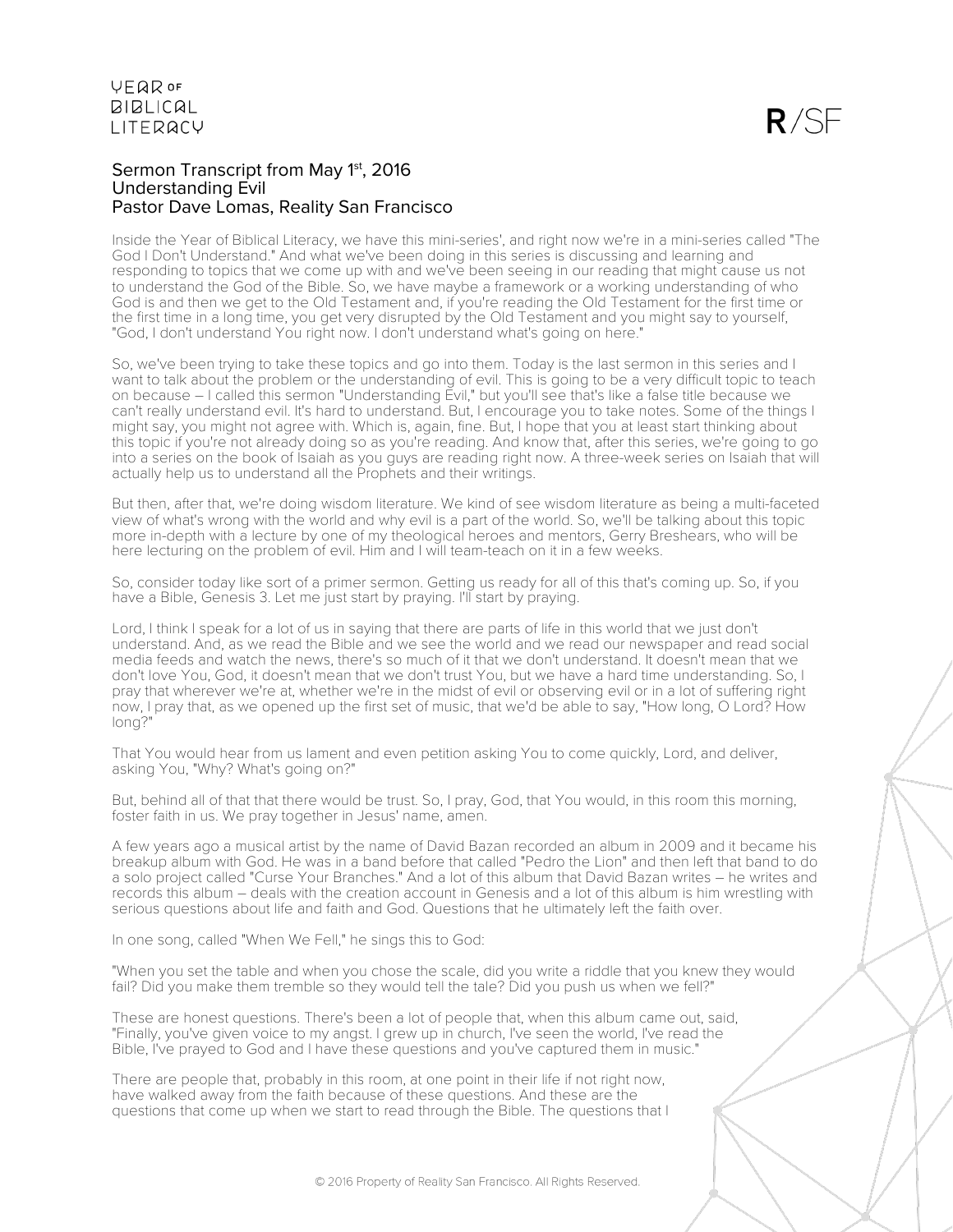$R/SE$ 

would say all the other questions that we've been answering in this sermon series hang on. And it's this question here: if God made the world, why did He set it up like this? If God really did make the world and He really did create this world, in Bazan's words, "Is this whole thing, this whole world, rigged? Did God push us when we fell? Did He set it up so that we would fall?"

Couldn't He have created a world that's different than this one? "Why is there so much evil in the world," is another way of saying it. And, if God created this world, why is there so much evil in the world God created? If God is really responsible for all creation, why did He set it up like this? Why are children trafficked into the sex trade? Why does a tsunami kill hundreds of thousands of men, women and children in moments? Why does cancer whither away young lives in months, leaving behind broken families and broken hearts? Why do terrorist groups kidnap children, even children who are mentally challenged and torture them and burn them alive or strap bombs to them and use them as suicide bombers?

Or, we can ask this question in the Genesis framework. What is a tempting, talking snake doing in the good of God's created Eden? What is a tempting, talking snake doing in the good Garden of Eden? I mean, this is really heavy stuff. This is like, we can go over this stuff but, once you start reading it, you have this questions in the back of your mind. This is a very longstanding challenge to the Christian faith. This is a longstanding challenge to faith.

Actually, Epicurus brought it up like 300 years before Christ. And it's this: if God is all-powerful and all good, why does evil exist? If God truly is all-powerful and God truly is all good, why, then, does evil exist? Either God is all-powerful so He could prevent all evil and suffering, but since He obviously doesn't, He cannot be good. He could be all-powerful, but, you know, He's not stopping evil the way it looks today. So, He's not good. Or, He is good. God is all good and would love to prevent all the evil and suffering in this world if only He could, but He can't. In which, He cannot be all-powerful.

The argument goes: you cannot have both. So, we blame God for really horrific things. Think of it like this: the legal term for disastrous events outside of human control, like floods and earthquakes and tornados and hurricanes and tsunamis, is called "acts of God." Legally speaking, when God acts, He wreaks havoc. That's legal. Like, "Oh, that's an act of God. Act of God. That's what happened."

That's the insurance claim. Act of God. When God acts, He just starts destroying stuff. That's when God acts. Not like when you win the lottery, "Act of God."

Like, "No, I think that was luck. God destroys stuff. Luck is the other thing."

So, this question remains. How can God allow such things or how can God cause such things? If God is good and all loving and all-powerful, why do things like this happen? Let's say that we were able to ask God this directly and, for the first time, God answers and He says something like this: "If we were talking here about who allows what, let me point out that thousands of children are dying every minute in your world of preventable diseases that you have the means, but not obviously the will, to stop. How can you allow that?"

Or He might say something like, "There are millions in your world who are slowly dying of starvation while some of you are killing yourselves with gluttony. How can you allow such suffering to go on? You seem comfortable enough knowing that millions of you have less per day to live on than others spend on a cup of coffee while few of you have more individual wealth than whole countries. How can you allow such obscene evil and call it economic systems? There are more people today in slavery now than the worst day of pre-abolition slave trade. How can you allow that in your world?"

Or God might say to us, "There are millions upon millions of people living as refugees on the brink of human existence because of wars that you indulge in out of selfishness, greed, ambition, lying and hypocrisy, and, not only do you allow this, but you collude in it and you fuel it and you profit from it. How can you allow this?"

This is what God might say back to us and then we would say back to Him, "Well, I never asked to be born in a world like this. Why would You even come up with a world that this stuff is even possible? Why would you allow even the possibility of this kind of evil? How could it even be imaginable a world you would create?"

And now we're full circle to what David Bazan was singing. Have You rigged this whole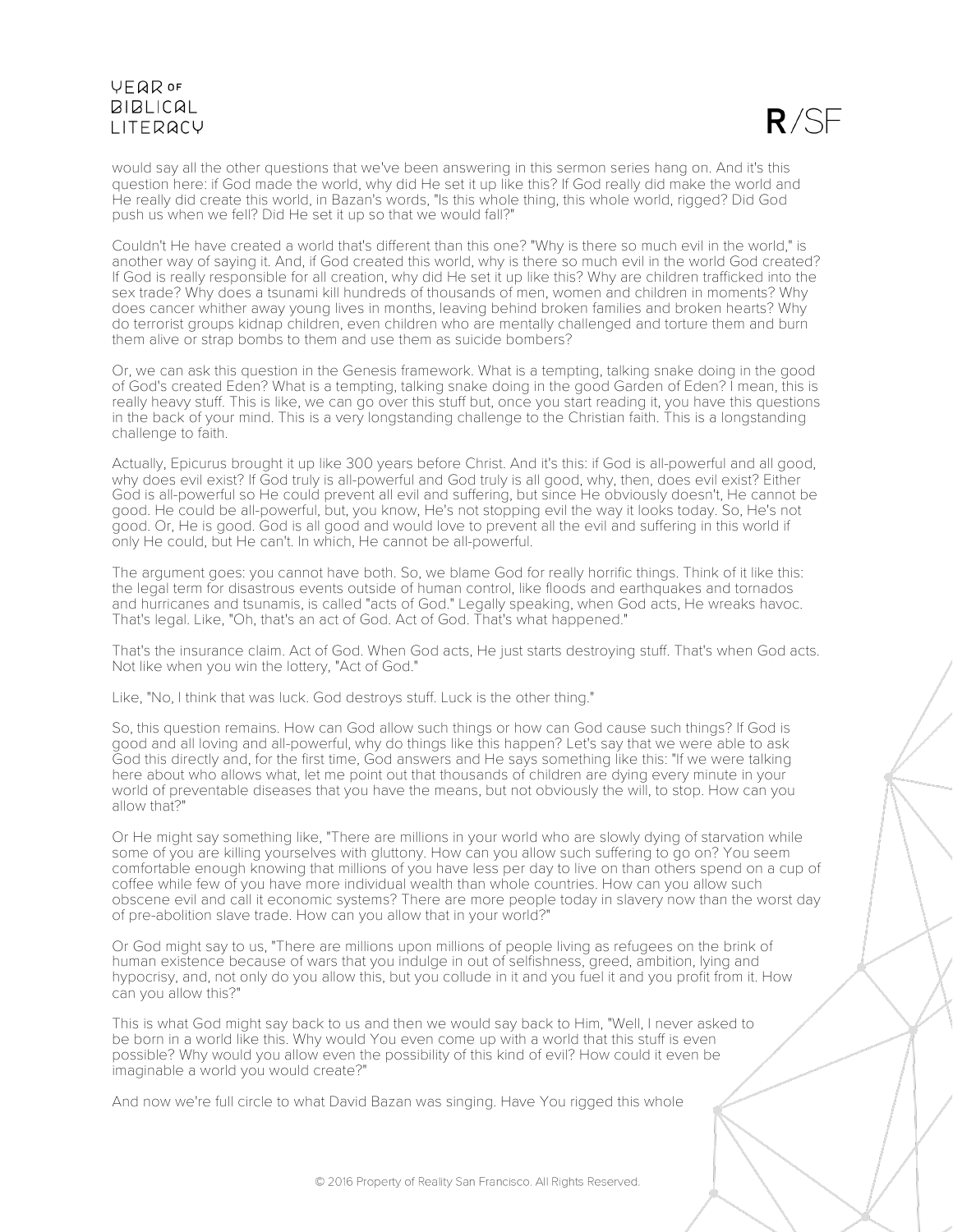$R/SE$ 

thing, God? Did You set up a riddle that You knew You couldn't solve? Did You push us when we fell? When we fell into sin, did You push us? Did You rig the system? See, we have ourselves a problem, and the problem is the problem of evil. And I think I don't have to go too far in showing your own and my own culpability in the evil of the world. I don't have to go too far.

Most of us spend money on products that were made by slaves, whether clothes or technology. Most of us buy and eat food of tortured animals who live life in a horrible existence before they are slaughtered, drained of their blood, packaged neatly in your grocery aisle or assembly line cooked for your pleasure. Or how, because of the way we were treated and hurt as a child in development, we now hurt and treat our families and our spouses and our friends bad, and the evil keeps spreading. See, we all know all too well about evil and how we can't easily get rid of it because evil's in us. It doesn't take much to prove to you guys that evil is in you.

As one author has written, "If only there were evil people somewhere, insidiously committing evil deeds and it were necessary only to separate them from the rest of us and destroy them. But, the line dividing good and evil cuts through the heart of every human being, and who is willing to destroy a piece of his own heart?"

So, you shouldn't be surprised to know that the Bible confirms this. It's not hard to show that you and I are culpable of evil in this world and that a lot of the evils that I brought up are because of human evil; human sin. The Bible confirms all of this very early in Genesis 3. It happened through willful rejection of God's authority, distrust of God's goodness and disobedience to God's commands. And, because of it, sin has invaded every human person. Every single person in here, the Bible would call a sinner.

Sin distorts and affects every dimension of the human personality. So, sin and separation from God affects our spirituality. It affects us physically, it affects us mentally, emotionally, socially. Sin affects everything. Sin pervades the structures and the conventions of human societies and cultures. We're even shown in Genesis 3 that sin affects creation itself. So, it doesn't take much to stop and realize that the evil we so much wish God would prevent and punish and get rid of in this world might lie right inside ourselves. So, it wouldn't be wrong to say that the problem with evil is a problem with us and that the vast amount of suffering and evil in the world can be explained in relation to human wickedness, whether directly or indirectly.

However, if you're following along you're like, "Okay, yeah. I think I'm guilty."

However, it still doesn't answer the question of the randomness of tragedy. Like, why do some people get lung cancer who never smoke ever? Why do innocent children die in tsunamis or earthquakes or in the womb? It doesn't answer that question. Yeah we're all evil, but why them? It also doesn't answer the question of why is the world even set up this way for this kind of stuff to even be a possibility?

So now, we turn to Genesis 3. Genesis 3:1. I'm only going to read verse 1, so calm down. You're like, "Oh my gosh. Here we go again."

Just verse 1.

Genesis 3:1: "Now the serpent..." – now, Genesis 1 and 2... okay. I'm sorry. Genesis 1 and 2, God creates everything. It's good. Got it? Good.

#### Genesis 3:1: "Now the serpent was more crafty than any of the wild animals that the Lord God had made.

#### "And the serpent said Tottenham woman, 'Did God really say, 'You must not eat from any tree in the garden'?"

You can read the Bible from cover to cover – some of you are – and you could look for one simple and clear answer to the question of the origin of evil. You could read it cover to cover – and if you start doing it right now and go, "I want the answer to the question 'what is the origin of evil,'" and you will not find the answer. The ultimate origin of evil is not explained in the Bible. It seems that the Bible compels us to accept the mystery of evil.

I will tell you this as a Bible teacher and a pastor that I don't like this answer. But, it's the answer that we're given. I want to know the origin of evil, and the Bible says, "Accept the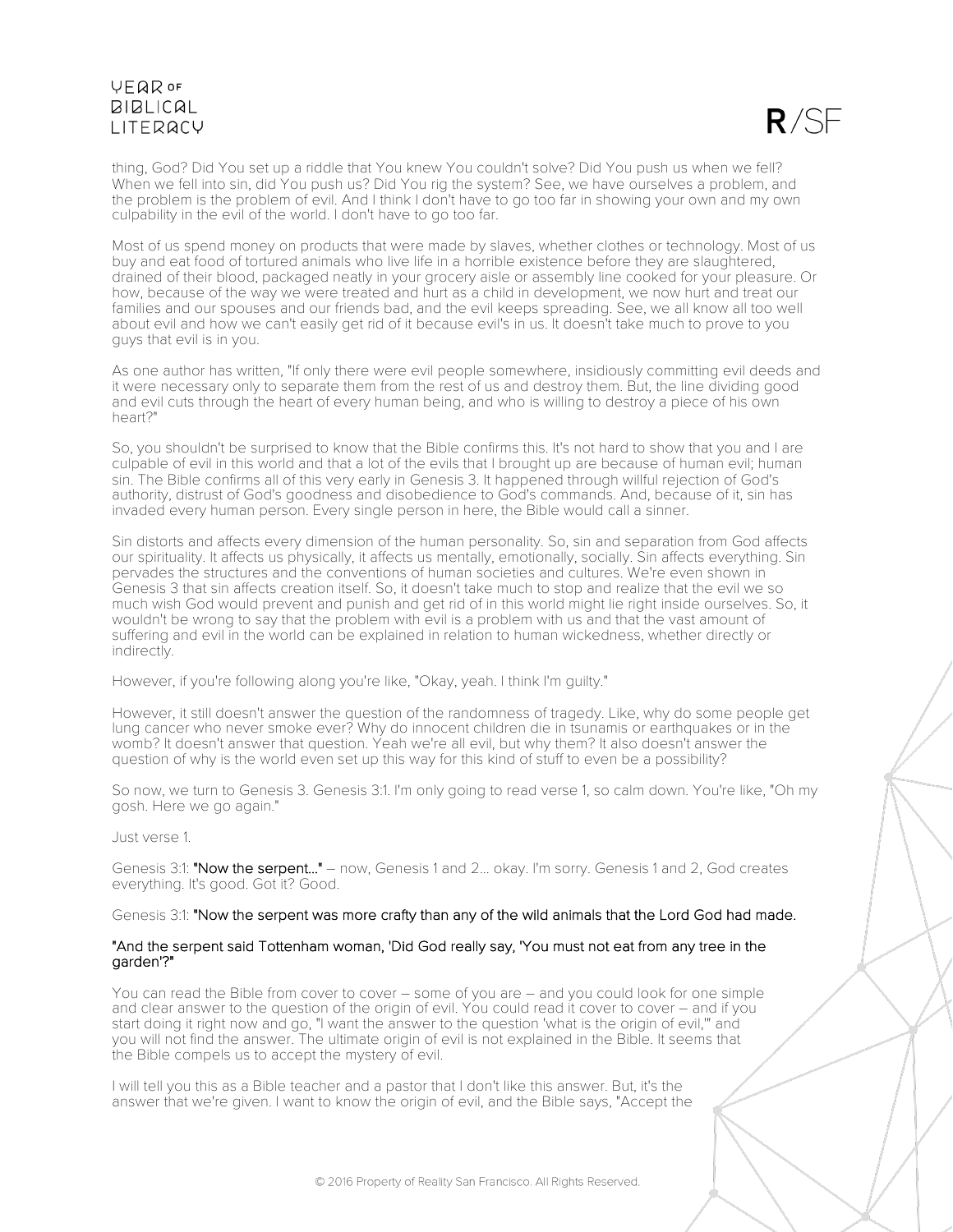

mystery of evil." I'm like, "I don't want to accept the mystery of evil."

We are told the entry of evil into human life and experience right here in Genesis 3. But, if your question is, like mine is, "Where did it come from? Where did that snake come from and why is he tempting humanity towards evil?"

We are not told. Look at Genesis 3. Evil, in the form of a snake, seems to show up just – look at Genesis 2:25:

#### "Adam and his wife were both naked and the felt no shame."

Next chapter. Actually, next verse. The Bible wasn't written in chapters, so it's the next sentence.

#### "Now the snake..."

You're like, "Whoa, whoa. Wait. What? Where did he come from? Who is he? Why is he there?"

The snake shows up, unannounced, already formed, without explanation or rational. That sounds just like evil, doesn't it? We're not told why he was more crafty. We're not told who taught him how to talk. That would've been my first question. "Who taught you how to talk?"

All we observe from this scene is it's not right. Something's wrong. I mean, everything was great, but then this talking snake? This isn't right. Snakes aren't supposed to talk. We also observe from this scene that this snake is not God. Okay? This is not God. This is a serpent. And we also realize that this is not a human. It's not God and it's not a human being. This is what that means: evil wasn't a part of God or a part of humanity (or what it means to be human), it's different.

We also can observe that the snake comes from within creation, but he's not a regular animal because he talks. Therefore, what we know about evil is that it comes from within creation in some sense, but not from human creation. Meaning, it's not in humanity because humanity was once without sin. So, it's not God, it's not human, but it comes from within creation. Okay, now hang with me here because this is where you're like, "Oh, okay. I'm out. I can't do this."

So, the only other created beings capable of such thought and speech are angelic beings. So, hang. Stay with me. This is actually what we find out later in Scripture. We're not told in Genesis 3 who this serpent is. It's mysterious and it's supposed to be. And, as the narrative of the Bible unfolds, at the very end of the Bible, which is not an accident, we're told who this serpent is.

Revelation 12:7: "A war broke out in heaven, Michael and his angels fought against the dragon. And the dragon and his angels fought back, but he was not strong enough, and they lost their place in heaven. The great dragon was hurled down," – and John explains who this dragon is – "that ancient serpent," -"Ancient." Taking you all the way back to Genesis 3. – "called the devil or Satan, who leads the whole world astray."

The serpent that we meet in Genesis 3 is the devil, and the question is, "What is the devil doing in God's good creation? And the answer is we do not know. God never tells us. God doesn't tell us. "How did this serpent get in? Who let the serpent in?"

We're not told. But, it seems – now, listen here – that the creation narrative unfolds in a larger, unfolding story. Our story is one of God creating humanity in our world good. God created it shalomed. Right? Full of peace. Full of potential. Full of beauty. And we are created in God's image to reflect God's creativity, we are created in God's image to reflect God's love and peace and goodness and to spread that goodness all over the world.

Let me show you what I mean by that. Genesis 1:27. This is when God created humanity.

#### "So God created mankind in his own image, in the image of God he created them; male and female he created them."

So, you and I all, male and female, are created in the image of God and God blessed them and said, "Be fruitful and increase in number, fill the earth and subdue it."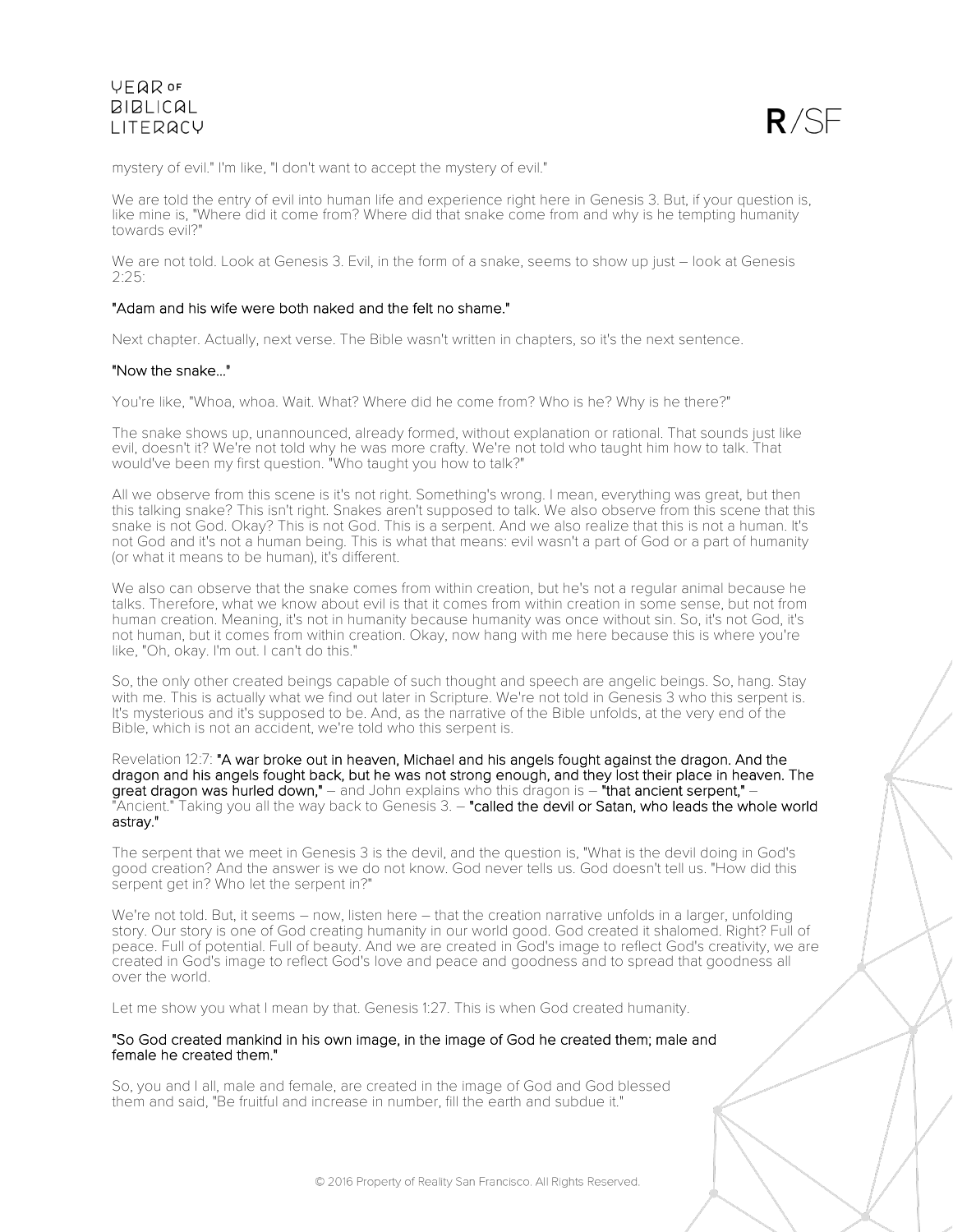

This is the first hint that we get that something is not completely right. Because that word "subdue" in Hebrew is a warfare, conquest word. It's a warfare word. "Go take battleground." What is that word doing there? Why is that in there? It seems that our story – the story of humanity – is dropped into a story in progress that we are given hints of later on in Scripture. That there is a cosmic, heavenly war already in progress. It's like Star Wars Episode IV: A New Hope. Right? It's like it's dropped in the middle of an ongoing story. It seems like something like that is happening. When God creates humanity, we're dropped into an already in progress, heavenly war. And God has created us in our world to bring about the good and the beautiful, to shalom the planet with Him.

But, the serpent got in and lead the whole world astray. Which brings up all kinds of questions like, "When did this happen? Why did created angels turn and become rebellious? Were the angels themselves tempted by something evil as the serpent has tempted Eve? Where did the evil come from that led created angels to fall and that ultimately led humans to fall?"

Like, where did the evil come from? And the Bible gives no answers. I'm going to be honest. I don't like that. I want answers. I'm like, "Wait, wait, wait, wait. You can't just not give answers."

Two reasons, though, scholars have come up with why God doesn't use the Bible to explain the origins of evil. And these, I like. Here's why. Here's the two answers that scholars come up with as to why the Bible doesn't explain the origin of evil.

One: because evil makes no sense. That's supposed to be that way. And two: because God is preoccupied with overcoming it, not explaining it. Those two reasons. Evil makes no sense. And, if you've ever been the recipient of some evil, it doesn't make sense. It's not supposed to make sense. And, secondly, God is preoccupied with overcoming evil, not explaining evil.

So, first, let's talk about the first one. It makes no sense. Human existence started with Adam naming the animals in the garden. And that's playful and cute and stuff, but it actually has a lot of meaning to us as humans. This dimension of being made in the image of God would mark us ever since. We live on earth to name, investigate, understand and explain created order. That's what we do. And, by understanding something, we create and shape and care for it. This is what we do. This is what we all do for work. This is how tech is born. This is how sciences and medicines work. We learn something, we name it, we explain it and we put it with other things to move humanity forward. This is what always happens.

This is what it means to be human; to find reasons and purposes for things and objects and materials and to explain them and why they are there and what they are there for. And we have this insatiable desire to organize and order the world in the process of understanding it. So, when we encounter the phenomenon of evil, of hundreds of thousands of people dying in a tsunami or millions in death camps or a child of a loved one dies, we try with all our human skill to explain evil, but it doesn't work. It never works. You try to explain evil, you try to explain the tsunami that took 250,000 lives like that, you try to explain someone who's lost a child in their womb why it's happened.

"Because God's trying to teach you something."

What? What kind of God teaches like that? It doesn't make sense, and that's the point. It doesn't make sense. Evil makes no sense. That's actually a conviction of the Bible. Sometimes, suffering makes no sense either. We can sit with people and just cry and not give them answers or platitudes. We can just say, "I don't know."

"Why would this happen?"

"I don't know."

I don't know. I know that God is with us, but I don't know why this happened. Because, sometimes, it doesn't make sense. And some suffering, even what seems like trivial suffering compared to other suffering, doesn't make sense. I haven't shared this in a while, maybe, gosh, years. But, I get a lot of questions about this. So, my wife and I have been married for a while. Twelve, thirteen, something like that, years. Thirteen? Yeah. That's not the point. The point's this. Thirteen. We can edit this later.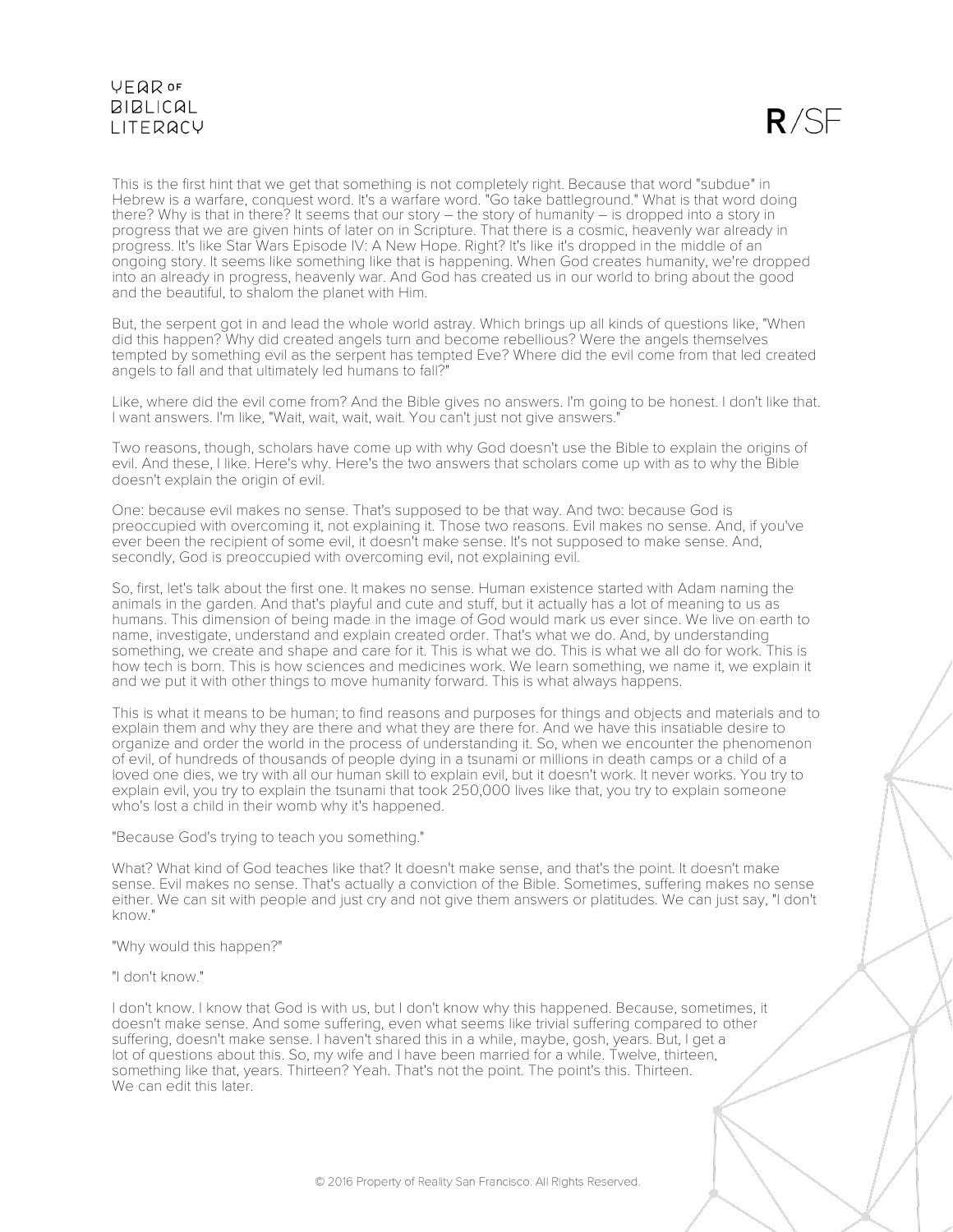$R/SF$ 

So, my wife and I, we've even trying to have children for over 10 years and it's been hard. It's been very, very difficult. We've never been pregnant ever. We've tried. And we sit with people from our church that have lost children and that's just horrific and hard. I can say this: some of the darkest places that I go in my heart and in my mind is when I follow rabbit trails to try to explain why it's happening. That is the worst place I go mentally, spiritually, emotionally. When I try to explain, "Well, this is happening to me because," or, "This is happening to Ashley because," or when we say, "This is happening to us because..."

When we see something suffering or evil even done in our world and things don't work they way they do, we try to explain, "Why this person and not this person?" or "Why this and not that?" And we try to explain them. "The reason why you were born like that is because..." and you try to explain it. It falls apart. I feel like sometimes the reason why we want to know why is that we can assign blame, then. So, as soon as we know why, we can go, "Well, it's because it's your fault. You did that."

We want to blame God. "It's because God did that."

We want to blame someone. Or we feel like we can be excused from compassion when we know who to blame. So, when someone gets lung cancer and we're like, "Do you smoke?"

And they're like, "Yeah, I smoked."

We're like, "Dude. It's on the box. That's on you. I don't have to have that much compassion, because you knew the risks."

We want to know why so we can excuse ourselves from blame. "Who's to blame? Oh, that's to blame. Okay. So, then, I don't have to show you that much compassion. I can show you a little, but not a lot."

But when someone that's never smoked gets cancer and dies, you have so much compassion for that person. But, the person that had it coming? "Oh, I don't have to show you that much compassion."

When we assign blame, it's easy to get off the hook. "Oh, you're homeless because why? Oh, yeah, yeah, I don't have to show you that much compassion. I could show you a little compassion, but not that much compassion, because that's on you."

We want to assign blame and we want to know, "Why is this happening? Oh, because of this. Oh, then I don't have to be accountable or I can blame you or I can blame this person or I can blame myself or I don't have to show you compassion."

See, God is wise and there is a reason why the origin of evil and the evils in this world are not explained. God desires that we enter into someone's pain and that we would show compassion. In John 9, something similar happened where Jesus and the disciples were walking and, as they went along, it says, "They saw a man who was blind from birth."

The disciples asked him, "Rabbi, who sinned? This man or his parents that he was born blind?"

Who do we blame? Parents? Him? Who sinned? Whose fault is it?

Jesus says, "Neither. That's not how this works. Neither. No."

"Neither his parents nor him sinned," Jesus said, "but this happened so that the works of God might be displayed in him."

And then, this is important. We always stop there, but you've got to keep reading.

#### "'As long as it is day, we must do the works of him who sent me. Night is coming, when no one can work. While I am in the world, I am the light of the world.'"

So, they want to know why. Who's to blame? Whose fault is it? And Jesus said, "That's not what this is about. This man's here so that the works of God might be displayed through him."

Then he says, "Get to work. Get busy doing ministry. Do ministry in my name. Work while it's day."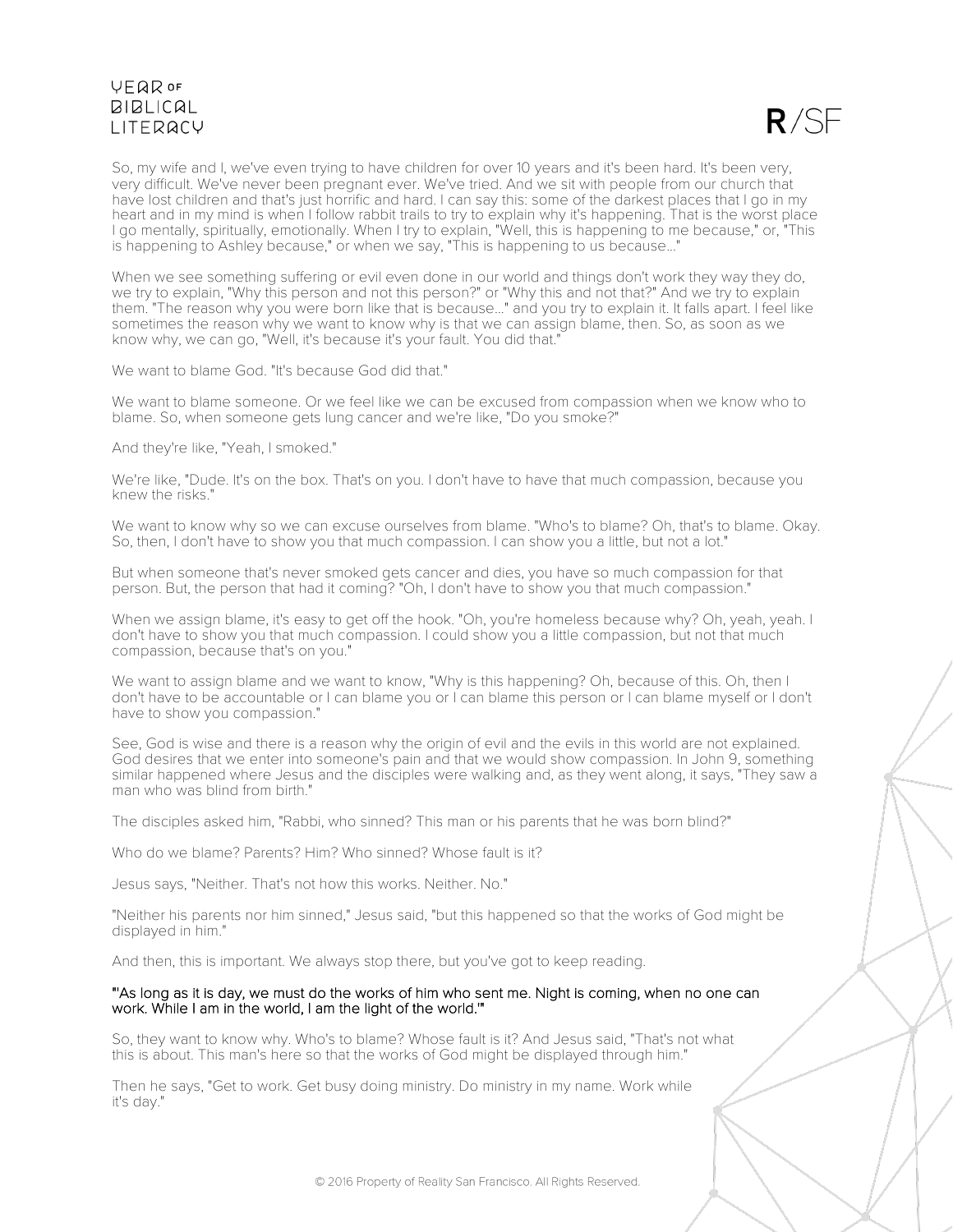

Start touching people's eyes in the name of Jesus. Start bringing in the name and the rule of God on earth as it is in heaven. Get to work. Start doing ministry. We want to sit and theologize about, "Well, why does this happen? Why does that happen?"

Jesus is like, "Get to work. Start showing people compassion. Start working in my name. Start doing something."

See, the other reason scholars give as to why God doesn't use the Bible to explain the origins of evil is God doesn't waste time explaining evil because He's preoccupied with overcoming evil. See, evil is not there to be understood; evil is there to be resisted and, ultimately, expelled. Evil is to be resisted and expelled. Turn to Mark 4. I'm not going to read the whole thing. I think it might help if you saw it with your own eyes. I'm just going to skim through part of this.

Mark 4:34. Your heading should say something like "Jesus Calms the Storm" right over verse 35. And then, if you skip down in Mark 5:1, it should say, "Jesus Restores a Demon-Possessed Man." And then, right down from there at Mark 5:21, "Jesus Raises a Dead Girl and Heals a Sick Woman."

Do you guys see that? Okay, so, what's going on here in just a chapter and a half – I've told you a million times. I love Mark. Jesus is going after the works of evil in the book of Mark. Mark 4:34 starts when Jesus is on his way to heal a man who is demon-possessed. And, in order for them to get there, He has to get into a boat. So, He's in a boat and, all of a sudden, a hurricane happens in the middle of the sea. A huge squall happens. And the disciples start crying out to Him. They're like, "Wait, Jesus, Teacher."

And Jesus is asleep, by the way. Only Jesus could sleep through a storm like this. That's a miracle in itself. But, no one talks about that miracle. So, Jesus is sleeping in a boat and it's like storm, right? Crazy storm. And He's asleep. I don't know how He's doing it, but He's asleep. And they wake Him up and they say, "Teacher, don't you care if we drown? Don't you care about us? Like, we're drowning here. We're all about to die. Don't you care that we drown?"

And Jesus gets up and He rebukes the wind and the waves. He says, "Quiet. Be still."

And then the wind stops and listens. And then it says that they were scared of the storm, but they were freaked out by Jesus. They're like, "The storm! Jesus? Who talks to storms and storms listen? Who is in our boat?"

So, Jesus calms the storm. Then they get over to the other side and there's this crazy, demonic man who's in a tomb, chained and naked. Just crazy. And Jesus walks up to him and said, "What's your name?"

And he says, "My name is Legion."

The demon is talking here. "My name is Legion, for we are many."

And the knew who Jesus was. Then Jesus casts out these demons and sends them into pigs and the pigs jump off the cliff and drown and die, and the man is brought to right order. They put clothes on him and everyone is freaking out. Like, "What is going on?"

The disciples are like, "Storm? Demon boy? This is crazy."

Then they come back on the other side of the lake and, as soon as they step off, a large crowd gathered around Him and then a guy name Jairus came to Him and said, "My 12-year-old daughter is sick. Could you come and heal here?"

He's like, "Yeah."

So, He's walking and everyone's around Him and this woman who's been bleeding for 12 years, bleeding, a menstrual cycle for 12 years straight, has gone to every single doctor and done everything, just thinks in her mind, "If I just touch the hem of his garment, I will be made well."

And she's ceremonially unclean, right? So, she's not really allowed to touch anyone. But, she does. She had just come to the end of her rope. She breaks through the crowd,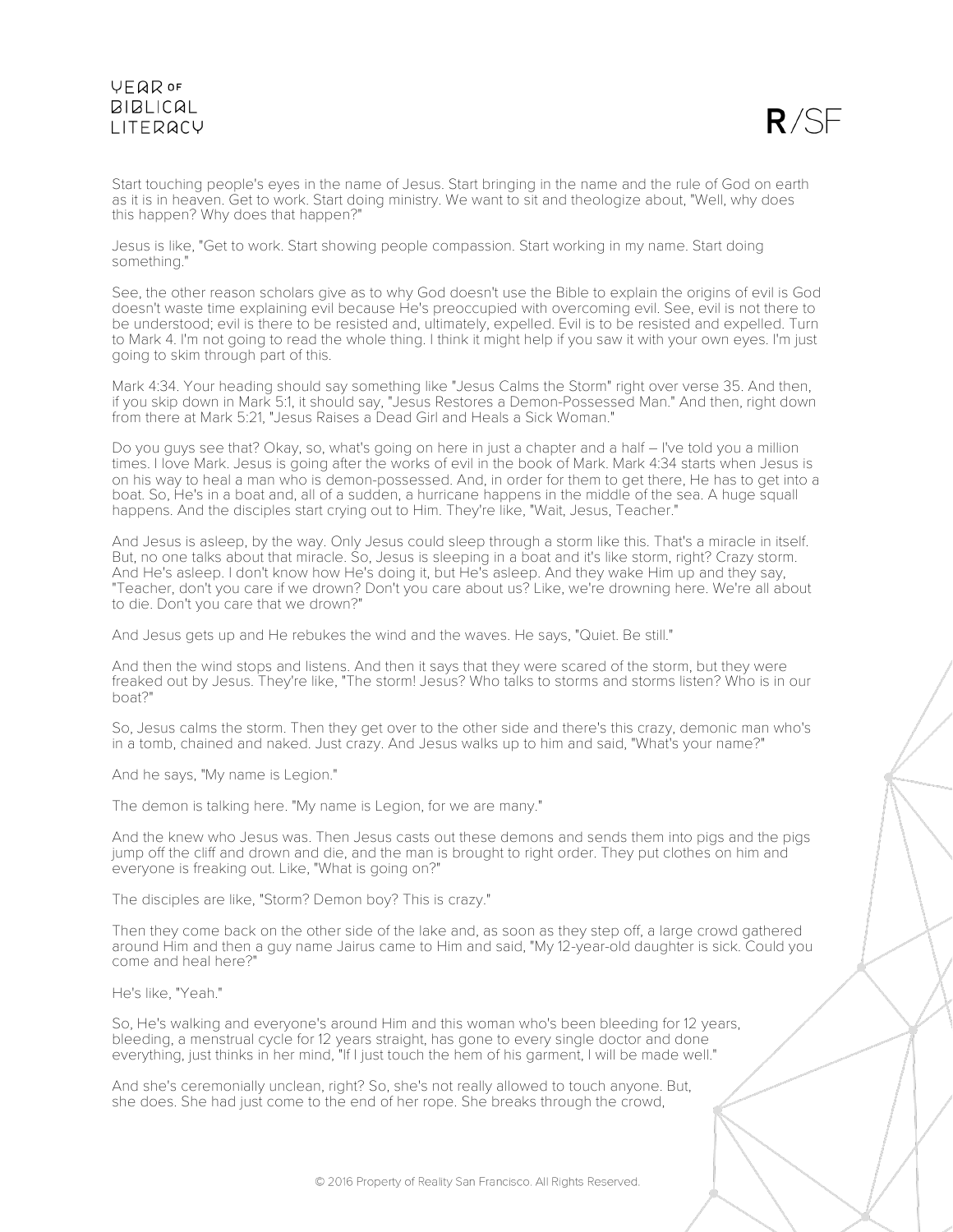

touches the hem of his garment and is immediately healed. And then Jesus – imagine like a giant concert happening and you're in the middle of a concert and you're like, "Okay, stop. Everybody stop. Who touched  $m<sup>2</sup>$ 

Jesus does that. "Who touched me?"

And everyone's hand goes up. Like, "I touched you."

Like, everyone's touching you. And Jesus is like, "No. Who touched me?"

They're like, "What are you saying right now? What do you mean?"

He goes, "I felt power come out from me."

And they're like, "No. We didn't touch you. That wasn't us."

Then this woman comes up and says, ashamed, "It was me."

He said, "I want you to know your faith has made you well."

And then, someone from Jairus' house comes over and says, "Don't bother the Teacher anymore. Your daughter's dead."

And the way this is supposed to read is like, "Storms? Check. Satan? Check. Sicknesses? Check. Death? No. You can't do that one. Don't bother Him anymore. He can't help you there."

So, Jesus goes, "Don't be afraid. Just believe."

And He goes over to the house and He grabs her and says, "Talitha koum!" which means, "Little girl, get up. Time to wake up, little girl."

He grabs her by the hand and she wakes up because Jesus raises her from the dead. So, in this chapter and a half story – this little picture here – Jesus overcomes all the evil that would plague us. Natural evil in storms that can wipe whole countries away. Demonic evil in this man. Even social evil because they try to bind this man, this poor, demonic man. They tried to bind him with shackles and chains and let him off outside of the city. It was, socially, really bad. Jesus heals sickness and then, ultimately, He heals death.

This is the Kingdom of God. This is what God does. When He comes in, He doesn't explain it as much as He overcomes it. And I guess that question that we're really asking are the same questions that the disciples ask in the boat when the storm is about to overtake them. And it's really the human challenge to God. It's really David Bazan's challenge to God. "God, don't You care? Don't You care that we're about to drown? Don't You care that our world is full of evil? Don't You care that I'm suffering?"

And Jesus meets them and us with a challenge and He asks them – and I think He would ask us – "Why are you so afraid and where is your faith?"

These are both real questions because they both reflect real realities in our lives. On one hand, you have the desperate human situation; the difficulties of life, which leads us to say, "God, why don't You care?"

On the other hand, we have God's assurance. His assurance that He is good and that He is powerful and that He will win the battle against sin and death and evil, which leads us to the question, "Why don't you trust?"

See, the ultimate issue at stake in any given circumstance, in any one of life's difficulties is, "Which of these two realities will you live by?"

Your desperate, human situation or God's assurance? God's promise that He is overcoming and has overcome evil? Will you suffer? Yeah. Will you still be a part of a world that's evil and it's hard to explain? Yeah. But, nothing can separate us from the love of God. Not famine or feast, not height or depths, nor things created, heaven or below, nothing can separate us from the love of God. Nothing. We have that assurance. But, I would be lying if I didn't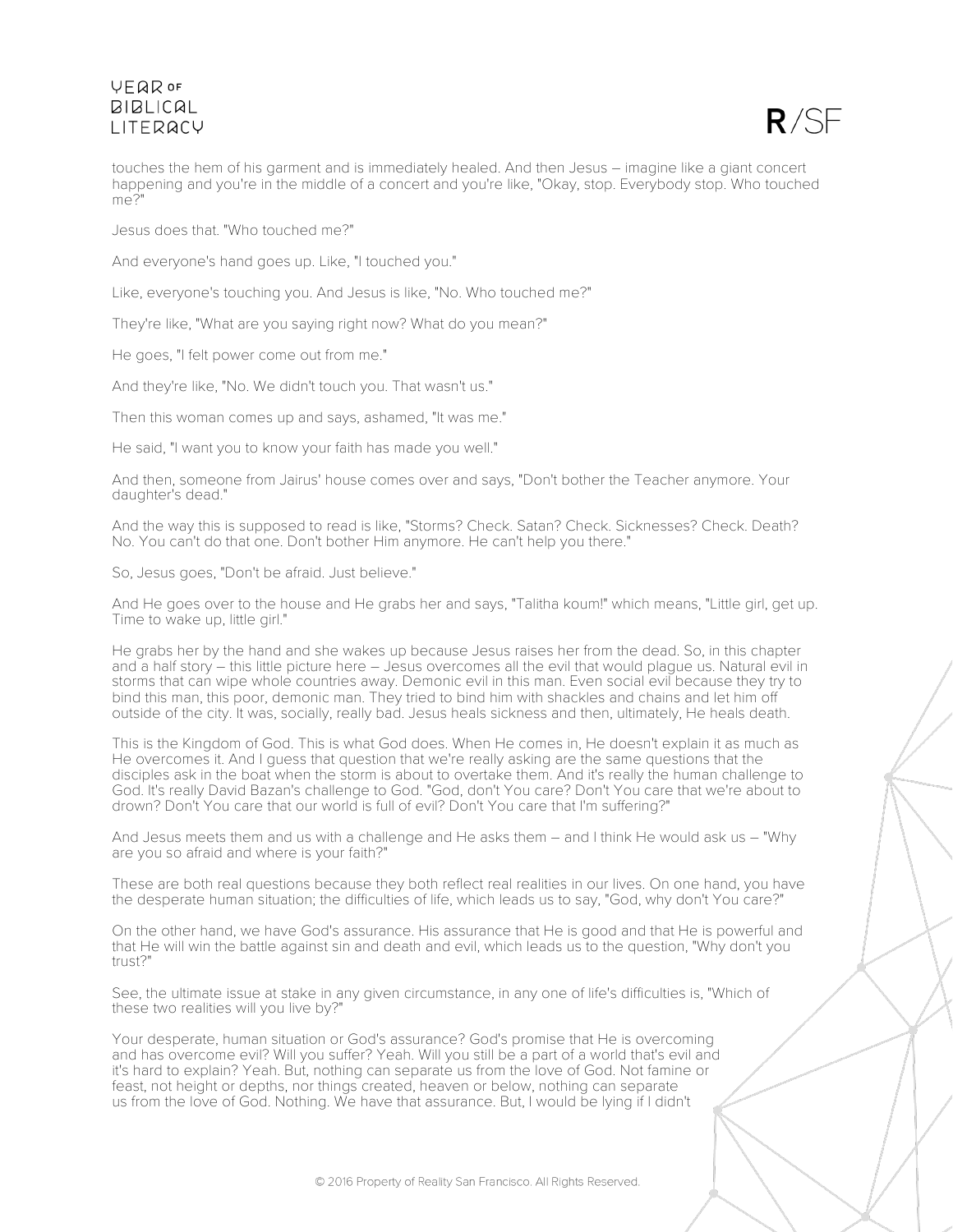

say some people get lost in the storm. Sometimes the storm sweeps over people and takes thousands. Sometimes the little girl dies. Sometimes you keep bleeding.

So, the question is: are you willing to live with the understanding that the God I don't understand has chosen not to explain the origin of evil, but rather wants us to concentrate our attention on what He has done to destroy it? Are we then to gag our desperate questions and accept that it's a mystery and then shut up? Like, "Okay, it's just a mystery. Stop complaining. It's just a mystery."

No. That's another part of the beauty of the Scriptures is that no, what we get to do is we get to grieve, we get to weep, we get to lament, we get to protest, we get to scream in pain and anger, we get to cry out, "How long must this kind of thing go on, God?"

It seems that, in the Old Testament, those that know God most have the biggest problem with the present world. They actually go to God with it. Like, "God, what's going on? This is not how it's supposed to be."

We actually have a whole book of these called the Psalms where this lament happens. And there is room for this. There's room for this in our own journey, our own faith, our own experience. There's room for us to say, "How long, God, will this go on?" There's room for us to lament, there's room for us to even protest. To say, "God, this is not right. This is not right and I need You to hear my right now."

There's room for this. Nicholas Wolterstorff wrote a book – he's a theologian – on reflections on death, because his adult son died accidentally in a climbing accident and he had a hard time with this. Theologically having a hard time with this as a theologian. And he writes a reflection: "Lament for a Son."

And in his reflections, he says this, and I'll close with this quote:

"The cry [lament] that we're allowed by God occurs within the context of the 'yet' of enduring faith and ongoing praise. For in raising Christ from the dead, we have God's word and deed that He will be victorious in the struggle against all that frustrates His desire. Thus, divine sovereignty is not sacrificed, but reconceived. If lament is indeed a legitimate component to the Christian life, then divine sovereignty is not to be understood as everything happening just as God wants it to happen or happening in such a way that God regards what He does, not like as an acceptable tradeoff for the good thereby achieved."

That's very important. He says, "Divine sovereignty consists in God's winning the battle against all that has gone awry with respect to God's will."

We say really silly things when really tragic things happen. We, as Christians, sometimes, are the worst. What lament does is give us the room to say, "This was the enemy and I don't understand it. But, I know what God's divine sovereignty means is that God is winning the battle against all that has gone awry with respect to His ultimate will. And He has won it on the cross and He will win it one day."

#### Let's pray.

Lord, I pray that during this time of response, You would cause us, by Your grace, in a very safe space like this, to go deeper in our relationship with You than maybe we've ever gone. To that place where we can lament and cry and tell You what's wrong and even protest with You and say, "God, this isn't right. I feel this is really wrong and I feel like You should be doing something about this and it feels like You're not and I don't know where You're at right now and I don't like it."

Whatever that language is, God, if we've never hit that depth of relationship with You, I pray that today we'd begin to know it's safe to do so. It's safe to cry and lament and cry out in anger about the things wrong with our nation, about the things wrong in our city, about the things wrong in our heart and our family and our marriages and our immune systems, God, and our bodies and our friendships and our jobs and our minds. To say, "God, it's wrong. This is wrong."

And I pray that we would all hear back from these things, the words You said to Jairus. "Don't doubt, but believe."

Give us faith, God. Bolster our faith. Give us words and language to trust You in the mystery of it all. And then, through that, would You fortify us, build us up, make us stronger in our faith? Stronger in our belief? I pray for those in here that have wrestled